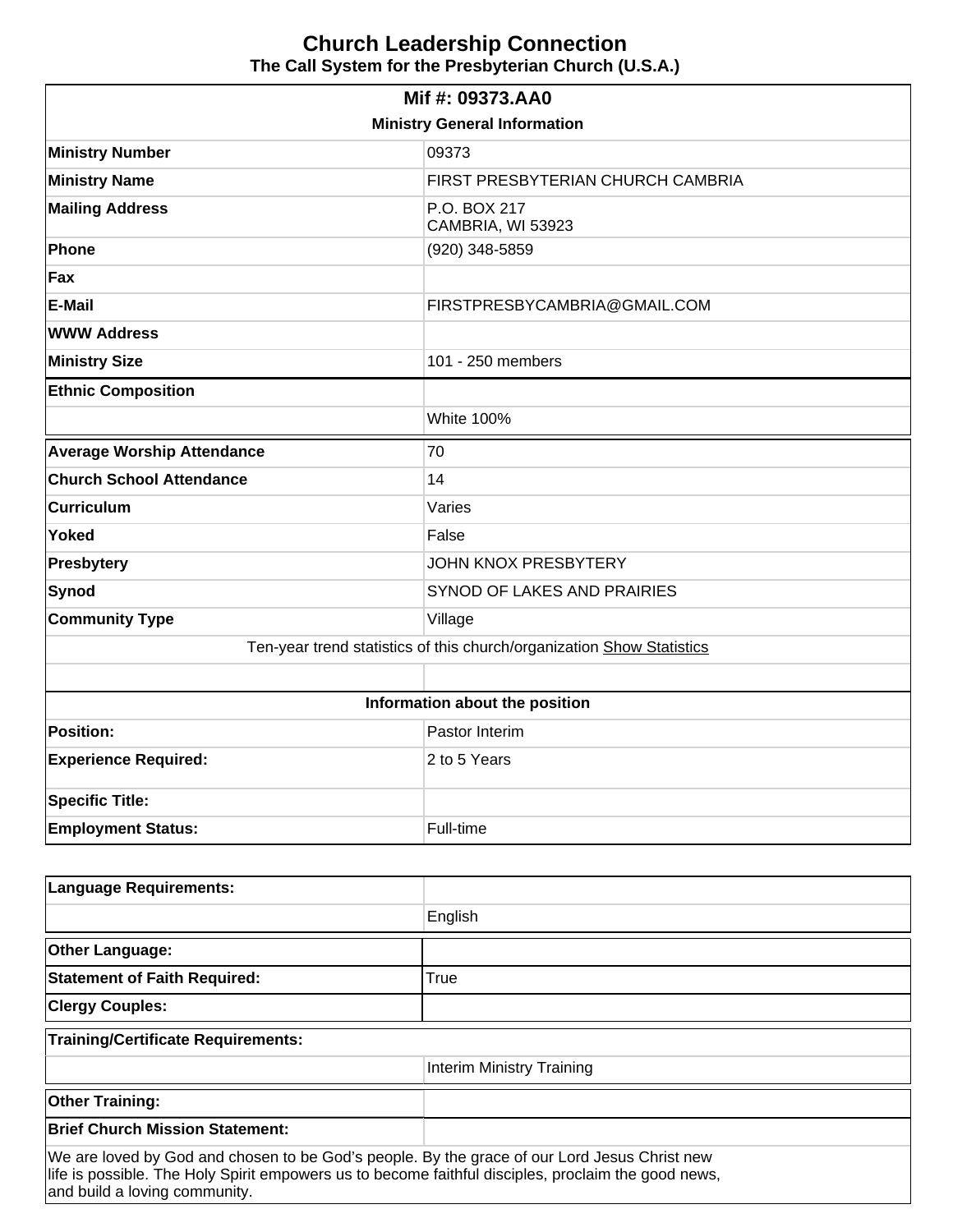# **Church Leadership Connection The Call System for the Presbyterian Church (U.S.A.)**

## **What is the congregation's or organization's vision for ministry:**

We want to reach out to our members and community by providing a friendly and supportive place for all to worship. This is lived out by setting a Christian example, offering support in times of crisis and celebration, providing the food pantry and the many programs we offer to everyone. Here is our Church Mission Statement: We are loved by God and chosen to be God's people. By the grace of our Lord Jesus Christ new life is possible. The Holy Spirit empowers us to become faithful disciples., proclaim the good news, and build a loving community.

## **How do you feel called to reach out to address the emerging needs of your community or constituency:**

We strive to be a safe place for all people, a place for people to be themselves without fear of judgment. To offer care and assistance to those in need. To treat everyone with respect and kindness. To serve those community members who need pastoral care during sickness and for funeral services. To set a good Christian example and to provide leadership within the church and community. One of the ministry needs in our community is those members that are without a church affiliation. Additionally the challenge that we face is the concern for the youth in our community, many youth are often bullied or dealing with the ever changing and confusing world post Covid.

#### **How will this position help you to reach your vision and mission goals:**

The Interim Pastor will work with our church family to reach out to the community, encourage them to join us and help us grow our congregation. They will guide us and challenge us so that we have a better understanding of who we are and what we truly need as a congregation. They will help us to envision our future and grow into it. They will assist us with knowledge and energy to fulfill the anticipated steps of the Interim Period (see "5 Tasks of Interim Ministry" in question 4). They will help us to develop openness to God's Mission for our congregation, both in strengthening current ministry priorities and discerning new, creative, and challenging directions for ministry/mission outreach.

#### **Provide a description of the characteristics needed by the person who is open to being called to this congregation and or organization:**